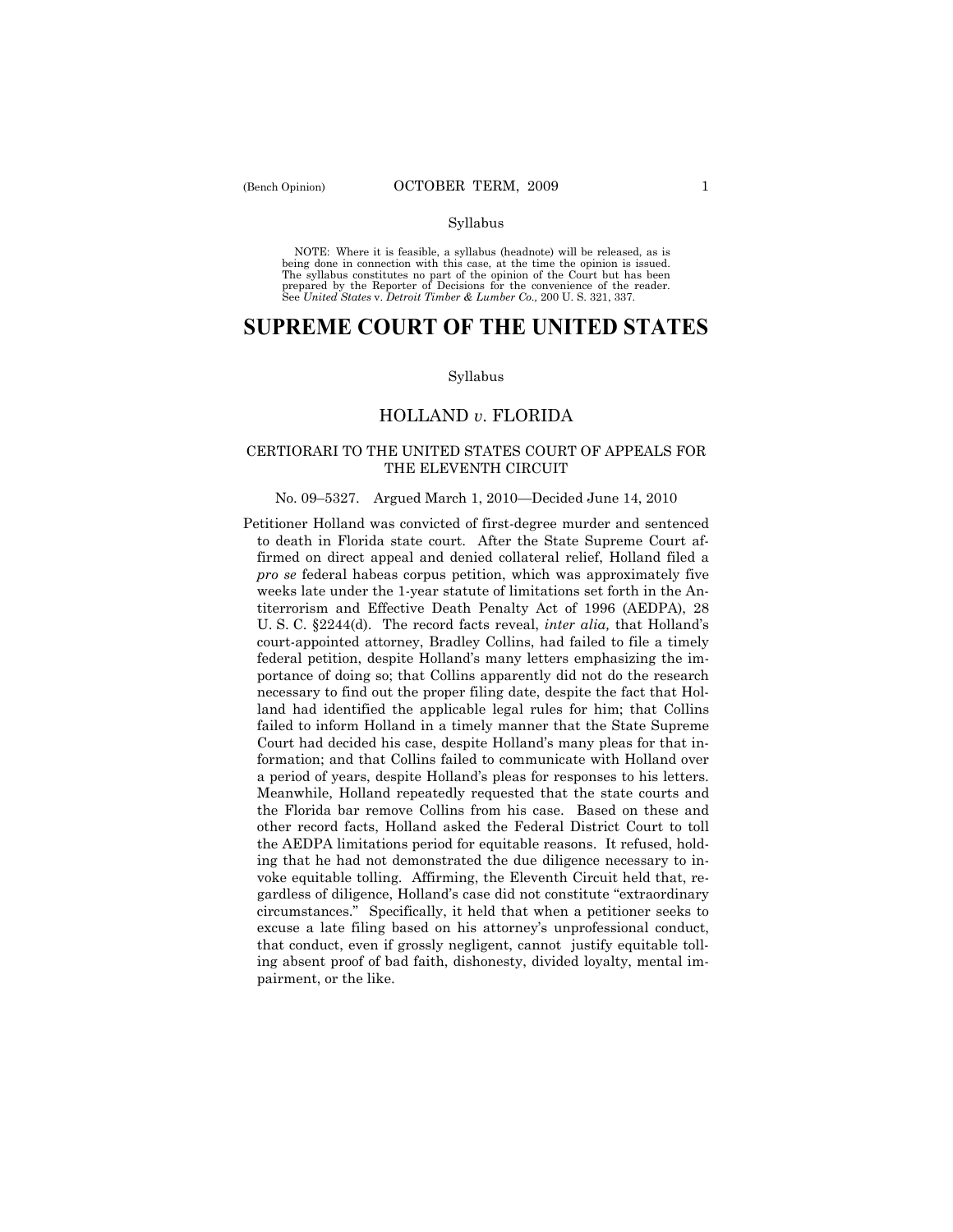### Syllabus

# *Held*:

 1. Section 2244(d), the AEDPA statute of limitations, is subject to equitable tolling in appropriate cases. Pp. 12–21.

 (a) Several considerations support the Court's holding. First, because AEDPA's "statute of limitations defense . . . is not 'jurisdictional,' " *Day* v. *McDonough*, 547 U. S. 198, 205, 213, it is subject to a "rebuttable presumption" in *favor* "of equitable tolling," *Irwin* v. *Department of Veterans Affairs*, 498 U. S. 89, 95–96. That presumption's strength is reinforced here by the fact that "equitable principles" have traditionally "governed" substantive habeas law. *Munaf* v. *Geren*, 553 U. S. 674, \_\_\_, and the fact that Congress enacted AEDPA after *Irwin* and therefore was likely aware that courts, when interpreting AEDPA's timing provisions, would apply the presumption, see, *e.g., Merck & Co.* v. *Reynolds*, 559 U. S. \_\_\_, \_\_\_. Second, §2244(d) differs significantly from the statutes at issue in *United States* v. *Brockamp*, 519 U. S. 347, 350–352, and *United States* v. *Beggerly*, 524 U. S. 38, 49, in which the Court held that *Irwin'*s presumption had been overcome. For example, unlike the subject matters at issue in those cases*—*tax collection and land claims— AEDPA's subject matter, habeas corpus, pertains to an area of the law where equity finds a comfortable home. See *Munaf, supra,* at \_\_\_. *Brockamp, supra,* at 352, distinguished. Moreover, AEDPA's limitations period is neither unusually generous nor unusually complex. Finally, the Court disagrees with respondent's argument that equitable tolling undermines AEDPA's basic purpose of eliminating delays in the federal habeas review process, see, *e.g., Day, supra,* at 205–206. AEDPA seeks to do so without undermining basic habeas corpus principles and by harmonizing the statute with prior law, under which a petition's timeliness was always determined under equitable principles. See, *e.g., Slack* v. *McDaniel,* 529 U. S. 473, 483. Such harmonization, along with the Great Writ's importance as the only writ explicitly protected by the Constitution, counsels hesitancy before interpreting AEDPA's silence on equitable tolling as congressional intent to close courthouse doors that a strong equitable claim would keep open. Pp. 12–16.

 (b) The Eleventh Circuit's *per se* standard is too rigid. A "petitioner" is "entitled to equitable tolling" if he shows "(1) that he has been pursuing his rights diligently, and (2) that some extraordinary circumstance stood in his way" and prevented timely filing. *Pace* v. *DiGuglielmo*, 544 U. S. 408, 418. Such "extraordinary circumstances" are not limited to those that satisfy the Eleventh Circuit's test. Courts must often "exercise [their] equity powers . . . on a case-bycase basis," *Baggett* v. *Bullitt*, 377 U. S. 360, 375, demonstrating "flexibility" and avoiding "mechanical rules," *Holmberg* v. *Armbrecht*,